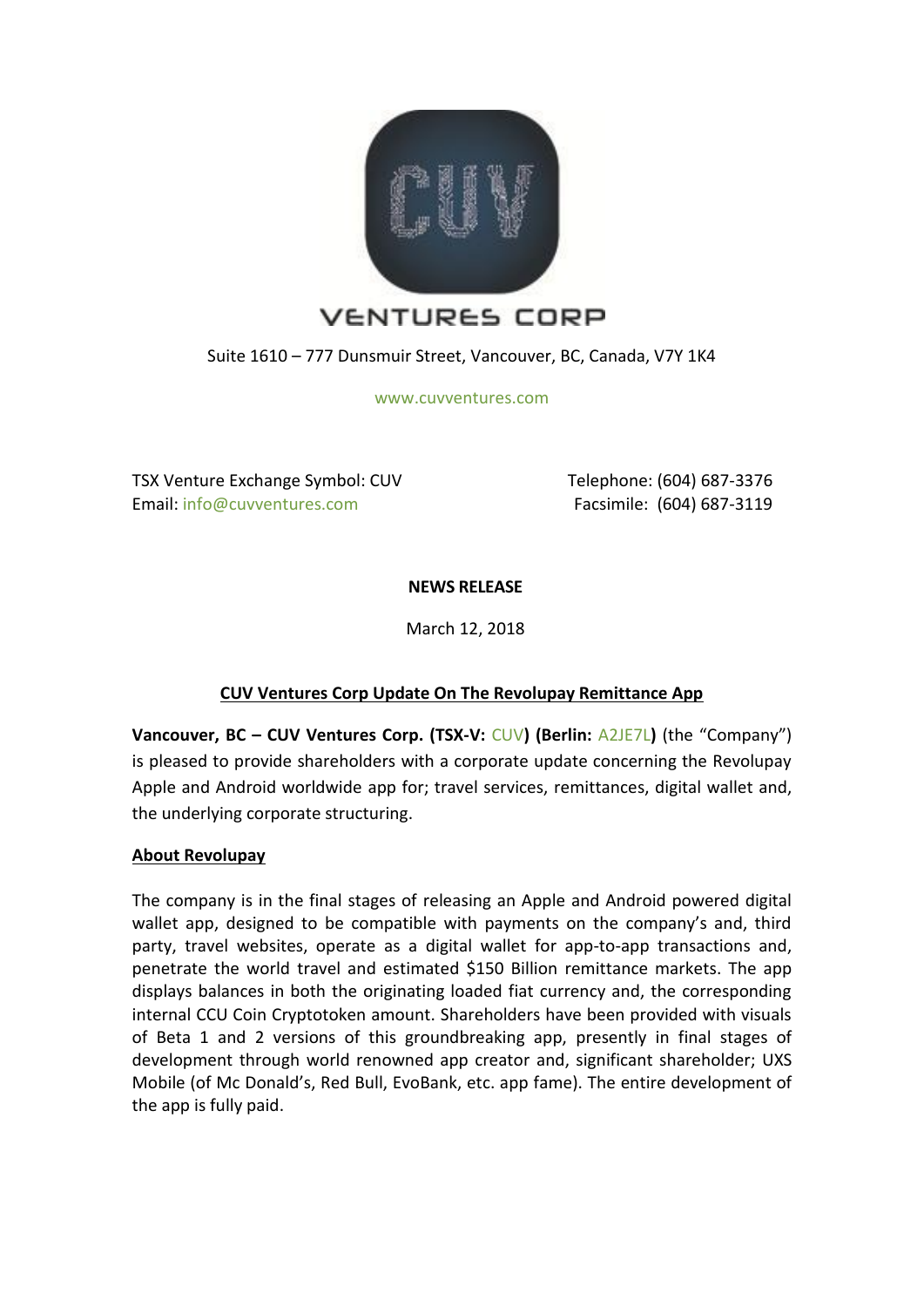# **Status of Revolupay App Development**

The Revolupay app is in final stages of live testing across disparate geographical regions. Live mockup transactions having been successful between various devices and in multiple currencies. The app is close to being submitted to Apple and Android for final app store approval. The app will be free worldwide.

### **Status of Revolupay World Trademark Filings**

- United States Preliminary approval
- European Community Applications approved
- Canada Applications in final examination stage
- Russian Federation Applications in final examination stage
- China Applications in final examination stage

### **Technical Details of the Revolupay App**

- Securitized Digital wallet
- Bank or Credit/Debit Card Wallet loading
- Wallet-to-wallet Transactions
- Blockchain Technology
- Bank or Personal Delivery of Remittances
- Communication protocols: Wi-Fi, Cellular and NFC
- Highest AES-256 Encryption
- CCU Coin Cryptotoken empowered
- Payment means across the company's travel websites
- Apple & Android

### **Revolupay Europe EDE**

The company is in the final stages of incorporating the aforementioned wholly owned European subsidiary. Revolupay Europe will be headed by European resident, CUV Ventures Director and, veteran banking professional; Alfredo Manresa, who will act as director of the sister company. The subsidiaries function will be to handle the worldwide "load" or, inbound funds, onto app user's wallets, in conjunction with licensed international correspondent banks and, Revolupay Europe chosen banking partner Bankia. Revolupay Europe is to immediately pursue its own EDE (electronic money institution) European banking License. Initially, until the said license has been obtained, the company is in the closing stages of signing an agreement with one of Europe's largest EDE licensed entities. Through this partner, wallet loading is already considerably lower in cost than the 2% initially anticipated. Revolupay Europe has also opened its first bank account with Bankia, currently Spain's  $4<sup>th</sup>$  largest bank. The company has chosen Bankia because it is a major purveyor of bank emitted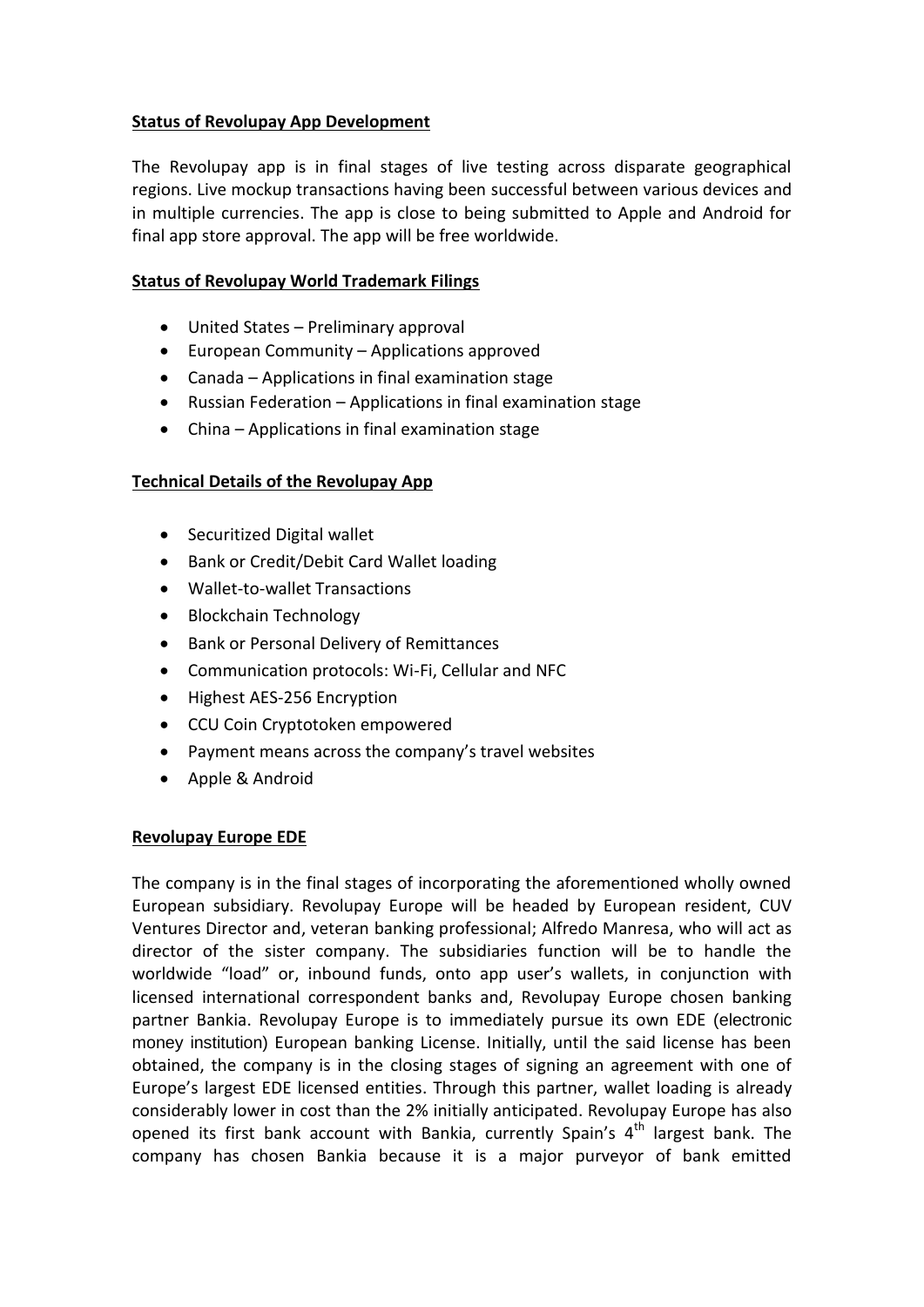remittances into South American markets and, promises to be a venerable partner with the non-home delivery remittances.

# **Revolupay Mexico S.A de CV**

The company is in the early stages of incorporating the aforementioned wholly owned Mexican subsidiary and, has received initial approval from the Mexican authorities. The Mexican remittance market is currently \$26.8 Billion annually. Revolupay Mexico will be headed by Mexican resident, CUV Ventures Advisor and, Attorney; Walfrido Quinones, who will act as director of the sister company. The subsidiaries function will be to handle the "Remittance Disbursement" or outbound funds, from app user's wallets, in conjunction with licensed correspondent banks. Revolupay Mexico will act as an in-country coordinator between approved financial institutions, master franchisee and app users.

### **Duales Inc**

Equity partner, Canadian Fintract Licensed, Duales Inc. is to act as "Remittance Disbursement" agent in The Caribbean and South American markets for both home and bank remittance deliveries.

### **Dominican Republic**

CEO Steve Marshall will attend several meetings in the Dominican Republic in the month of April 2018 to discuss numerous partner opportunities in the country's travel market and \$5.8 Billion remittance market.

### **Other Wallet Load Partners**

The company is in negotiations with a large Asian company that specializes in electronic financial transactions. The company hopes to conclude these negotiations shortly and, incorporate this payment platform into its other wallet load options. The proposed partner could accelerate the entrance of Revolupay and, the company's travel division, into Asian markets enormously.

### **Revolupay Website**

An internal team of website developers are working, alongside UXS Mobile, to conclude the web based version of Revolupay. Web users will be able to; download the Revolupay app, check balances, add funds and, enact wallet transfers to other app users wallets and, pay for travel services, via both the website and Apple & Android based app.

# **Upcoming Conference Call on March 29th**

CUV Ventures will be holding an investors conference call on Thursday, March 29<sup>th</sup> at 1 pm PST (4 pm EST). The Company's CEO, Steve Marshall will be discussing; Revolupay's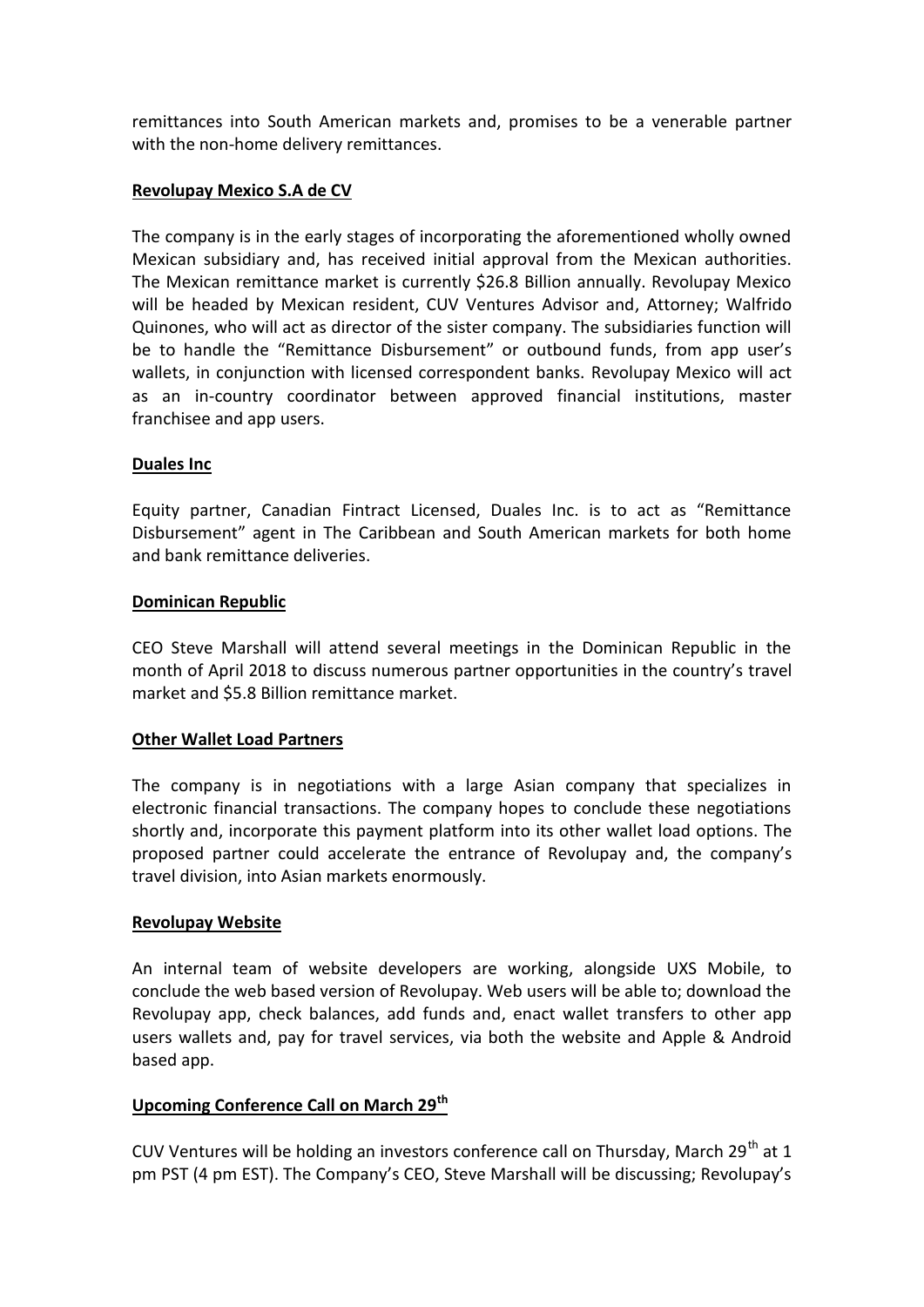launch, RevoluVIP Members only Travel Club, the recently funded RevoluFIN lending platform, the growth of the company's travel division, recent acquisitions and, other points pertaining to the company's expanding horizon. All investors are invited to dial in to the conference call at: 1-888-390-0598 and the following guest code: 5572372.

# **About CUV Ventures Corp.:**

CUV Ventures Corp. is a multi-asset, multidivisional publicly traded Canadian company deploying advanced technologies in the; Money Remittance, Crypto Mining, Mobile Apps, Online Travel, Vacation Resort, Blockchain Systems, Invoice factoring and Cryptotoken sectors.

Our flagship technology is Revolupay®, the Apple and Android multinational remittance app, powered by blockchain protocols, and aimed at the worldwide  $+$  \$150 billion family remittance market.

The ₡CU Coin Cryptotoken, allied to Revolupay®, promises to be the coin of choice for remittance senders, travelers and the hospitality industry. Its increasing adoption across several spheres exemplifies its international perspective and future value amongst users.

The company's Fintech division continues to expand into this rapidly emerging segment, in which it; manages, operates and develops end-to-end digital platforms to monetize the blockchain ecosystem across a broad spectrum of leisure related industries, remittances and finance.

A diverse division of the company, named [Cuba Ventures,](http://www.cubaventures.com/) is involved in Caribbean Basin strategic investments. Similar to the United States Nasdaq listed [Herzfeld Fund,](https://www.herzfeld.com/cuba) the focus is to control noteworthy assets related to the Caribbean Basin (including Cuba). The division is comprised of numerous assets. A wholly owned subsidiary [Travelucion Media,](http://www.travelucion.com/) a duly licensed and bonded online travel company, [Amadeus GDS](http://www.amadeus.com/) affiliated, digital & print media powerhouse that specializes in travel marketing, electronic reservations and online booking solutions. [Travelucion](http://www.travelucion.com/) owns a vast portfolio of web assets consisting of 432 Cubacentric websites in up to 5 languages which generate over 35 million page-views per year and direct traffic to Travelucion's online booking and e-commerce sites and proprietary online booking systems, also customized for white label deployment on third party booking websites for; Cayman Islands, Dominican republic, Aruba, Bahamas, BVI, Belize, Antigua, Jamaica and Cuba, offering bookings for hotels, private residences, car rentals, tours, flights and a variety of other types of specialized travel services as well.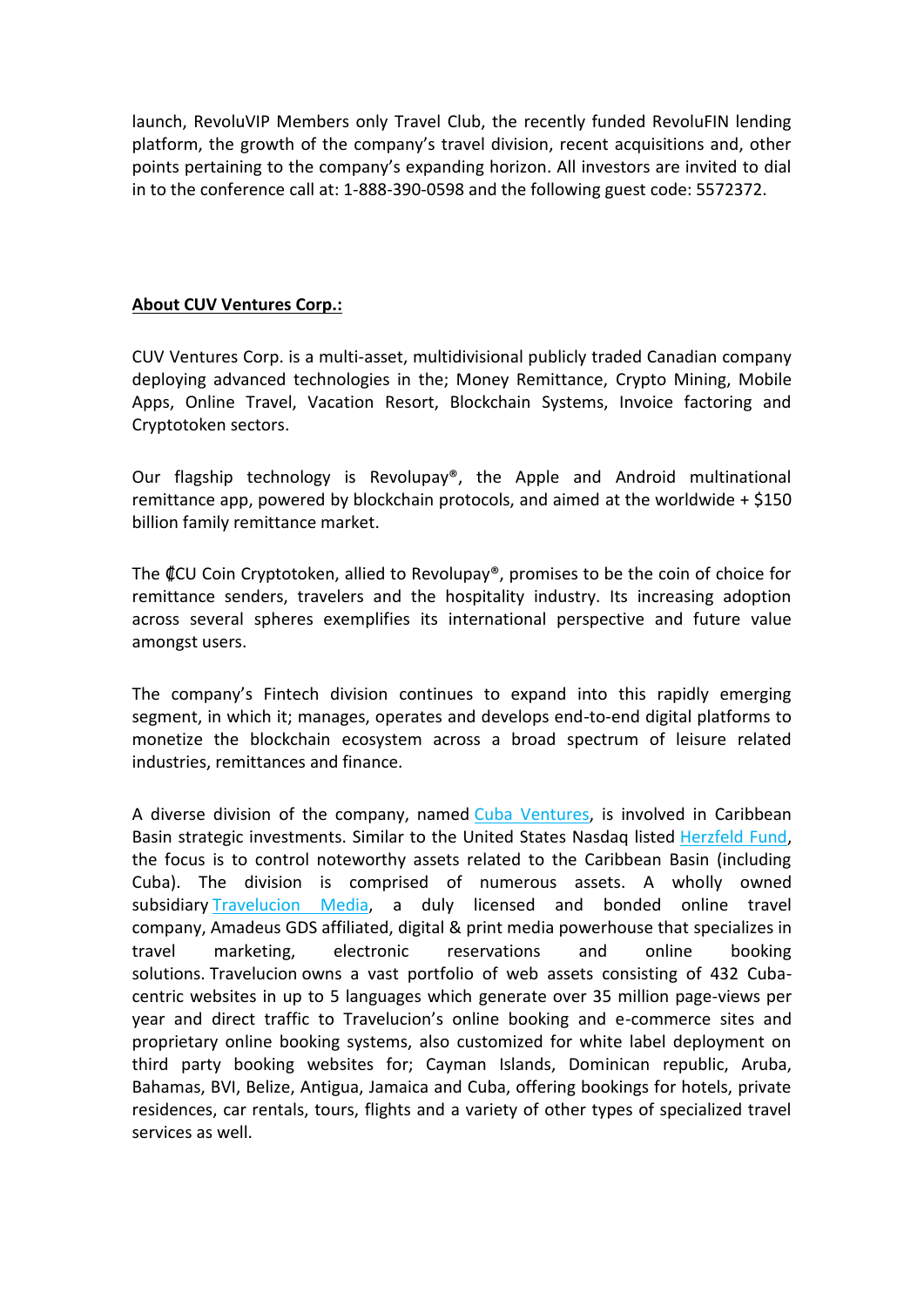In 2017, the company acquired equity in the Florida, USA based, licensed and bonded Travel Agency; International Business & Travel Opportunities, LLC (*IBTO*), a Caribbean Basin focused travel facilitator operating trips in the region (including licensed Cuba trips for Americans).

In 2018, the company acquired equity in the Florida, USA based, Third Circle Publishing LLC, publisher of the esteemed and U.S circulated print and digital magazine [Cuba](http://www.cubatrademagazine.com/)  [Trade Magazine.](http://www.cubatrademagazine.com/) CUV Ventures Corp now controls important print and digital media assets, reaching 10s of millions of consumers globally.

In 2018, the company acquired equity in the Toronto; Canada based, duly FINTRAC licensed, remittance company [Duales Inc.](http://www.duales.com/) as part of the Revolupay<sup>®</sup> remittance app partner network.

In 2018, the company acquired equity in the Miami; USA based, Business Advisory/Consultant Think-Tank Havana [Consulting Group,](http://www.thehavanaconsultinggroup.com/) as part of the progressive acquisition of key Cuba related but, non domiciled, businesses.

The Cuba Ventures division consulting team harnesses over 80 years of combined advisor experience in submitting and, obtaining approval, for joint ventures, joint production agreements and import/export permits for foreign enterprises. More recently the company has taken a royalty approach for future agreements between third parties anxious to begin comercial operations with Cuba and, the company's Cuba Consulting Unit.

Through this methodology, the Company is gradually building a potentially valuable "future-ready", non Caribbean (Cuba) domiciled asset base while, in the interim, securing revenue, growth and unique opportunities present in the Caribbean Basin, with an emphasis on the \$4 billion dollar and rapidly growing Cuban travel and tourism industry, \$3 billion factoring and [FinTech](http://www.revolufin.com/) sector, \$18.6 billion Caribbean remittance industry and international corporate consulting for Cuba's \$86 Billion annual economy, which remains an interesting opportunity and, one that this division strives to dominate at every opportunity by acquiring assets that are neither physically domiciled nor associated with entities located in Republic of Cuba but, that have unparalleled future takeover prospects, should the political climate improve.

For further information on CUV Ventures Corp. (TSX-V: CUV) visit the Company's website at [www.cuvventures.com.](http://www.cuvventures.com/) The Company has approximately 121,800,00 shares issued and outstanding.

CUV VENTURES CORP.

 $\overline{\phantom{a}}$  , where  $\overline{\phantom{a}}$  , where  $\overline{\phantom{a}}$  ,  $\overline{\phantom{a}}$  ,  $\overline{\phantom{a}}$  ,  $\overline{\phantom{a}}$  ,  $\overline{\phantom{a}}$  ,  $\overline{\phantom{a}}$  ,  $\overline{\phantom{a}}$  ,  $\overline{\phantom{a}}$  ,  $\overline{\phantom{a}}$  ,  $\overline{\phantom{a}}$  ,  $\overline{\phantom{a}}$  ,  $\overline{\phantom{a}}$  ,  $\overline{\phantom{a}}$  ,

STEVE MARSHALL

Steve Marshall